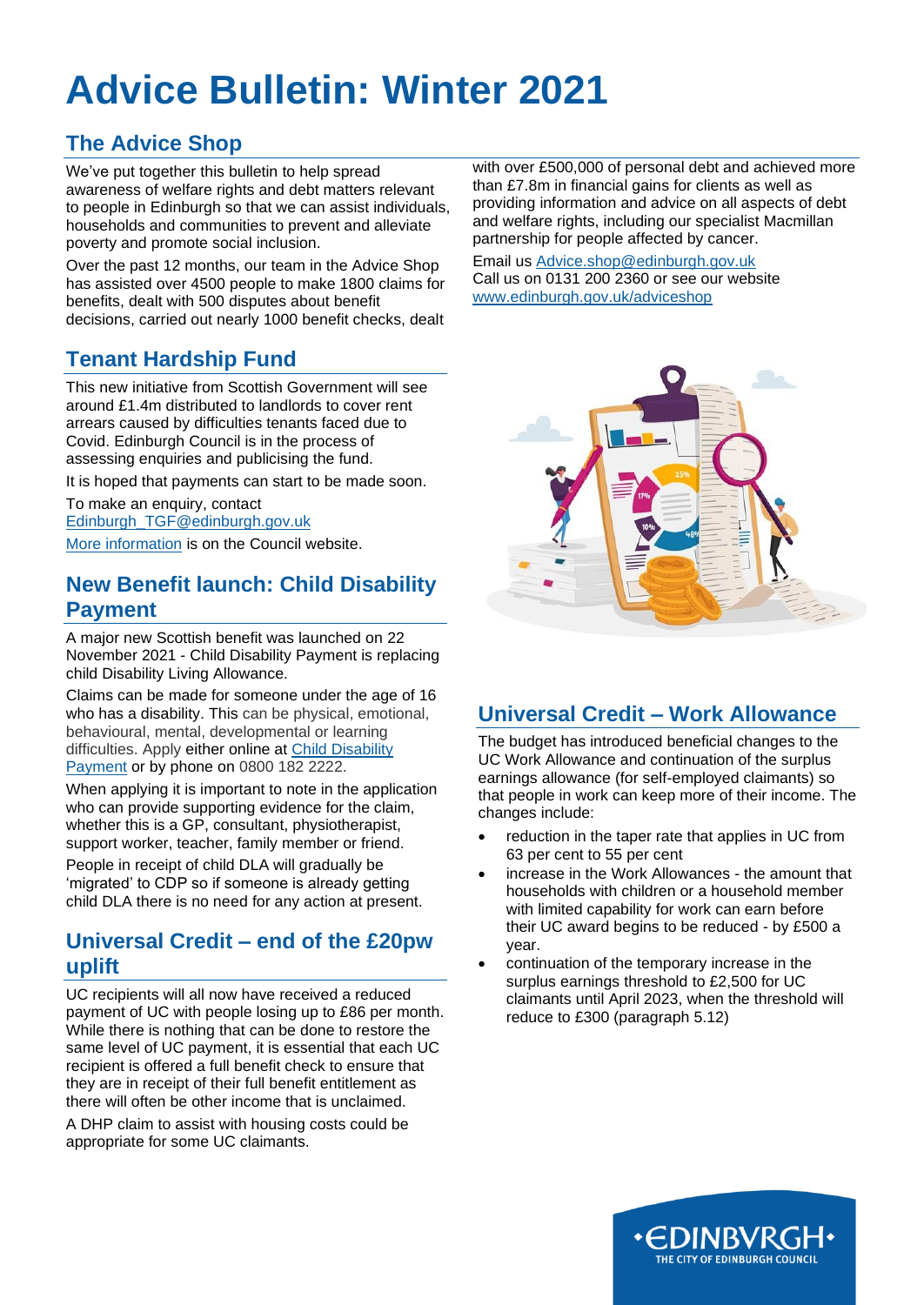## **Personal Independence Payment – delays to claims**

It is now becoming common for PIP claimants to wait more than 9 months for a decision on their application. DWP advise that claims are taking an average 19 weeks to process but this would be the quickest timescale according to many advice workers.

If a person is experiencing financial hardship due to a long wait for a decision on their PIP claim, then the matter can be escalated through the PIP service emphasising safeguarding and wellbeing concerns may enable a claim to be dealt with more swiftly.

If concerned about unreasonable delays to PIP claims, it is often worth raising the matter with the local MP to see if they can escalate concerns to get decisions made more quickly.

## **Winter Fuel Costs**

As we head into winter the cost of gas and electricity is increasingly concerning, especially for those on low incomes. It is essential that people are given the information they need to avoid fuel poverty and receive the support that is available to them.

There are funds that are paid to people in receipt of certain benefits and for pensioners:

- Warm Home Discount is available if your energy provider is part of the scheme and you are on a low income. For details see [www.gov.uk website](https://www.gov.uk/the-warm-home-discount-scheme)
- Winter Fuel payment is for those on state pension or in receipt of certain benefits. For details, see [www.gov.uk](http://www.gov.uk/)
- Child Winter Heating Assistance can provide £200 payment if a child under 19 gets higher rate care component of DLA or CDP or enhanced daily living component of PIP. For further details see [mygov.scot](https://www.mygov.scot/child-winter-heating-assistance/who-can-get-child-winter-heating-assistance)
- The [Cold Weather Payment](https://www.gov.uk/cold-weather-payment) is paid to people in receipt of state pension if the temperature drops below freezing for a period of days. Payment should be automatic.

[Home Energy Scotland](https://www.homeenergyscotland.org/) can assist with fuel bill issues, fuel efficiency, insulation, grants and onward to a wide range of energy related assistance

[Changeworks](https://www.changeworks.org.uk/) provides advice and assistance with all aspect of home energy and fuel consumption.



#### **State pension underpayments and delays**

Recent investigations have revealed that around 134,000 pensioners have been underpaid so DWP is seeking to reimburse people who it knows have missed out. The DWP will contact pensioners. More [details](https://www.nao.org.uk/press-release/investigation-into-underpayment-of-state-pension/) on the National Audit Office website.

Some pensioners who turned 66 earlier in 2021 have not been paid their state pension on time, leading many to experience financial hardship. There has been a significant backlog in payments for new pensioners. If you know anyone who has not received their pension on time then an application to the Scottish Welfare Fund could be appropriate to get short-term financial assistance – call  $0131$  529 5299 or go to Scottish [Welfare Fund](https://www.edinburgh.gov.uk/benefits-grants/scottish-welfare-fund/3?documentId=12271&categoryId=20127)

# **Scottish Child Payment**

This £10 per week payment – rising to £20 pw in April 2022 - for low income households was introduced in 2020 in order to help tackle child poverty. Research has shown that around 25% of eligible households are not yet receiving this so we all need to work harder to raise awareness and assist applications.

A parent or carer must be in receipt of qualifying benefits such as UC, tax credits, income related JSA or ESA, income support or pension credit. To claim, call Social Security Scotland on 0800 182 2222, claim [online](https://www.mygov.scot/scottish-child-payment/how-to-apply/) or [download a paper application form.](https://www.mygov.scot/scottish-child-payment-forms/)



## **Benefit Cap reminder**

With changes to the LHA rate there are now more single person households affected by the Benefit Cap and while numbers are quite low in Edinburgh the impact per household can be very significant. If you know of anyone affected by the cap, ensure they get advice on their options – there could be exceptions that may remove the cap or they may be eligible for assistance with rent costs such as through [Discretionary Housing Payment.](https://www.edinburgh.gov.uk/welfare-reform/discretionary-housing-payments-dhp/1) Some may also need advice on housing options if they cannot afford to remain in their home.